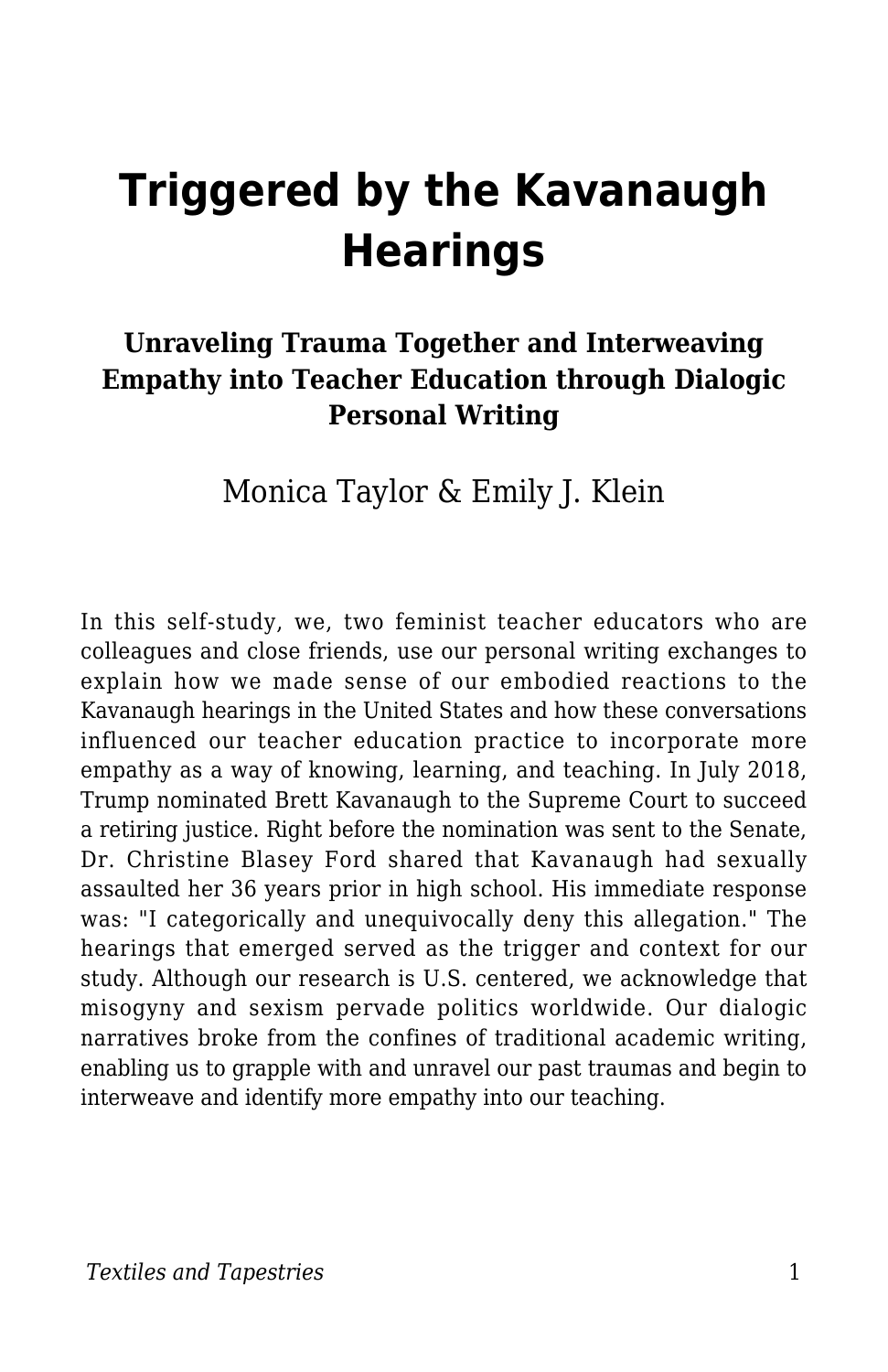## **Objectives**

We explored the following question: How can dialogically writing about our own traumas and real-world experiences of sexism and misogyny influence our work as teacher educators?

In this paper, we provide the backdrop of our feminist friendship and the ways in which we make meaning together through personal and professional terrains of trauma, sexism, and emotions. We connect our own epistemology with those of other feminist self-studies. We then explain our self-study methodology of co/autoethnography and how it enabled us to both process the trauma that was triggered and reimagine our teaching practices to more deliberately strive toward empathetic pedagogy. Next, we share pieces of our co/autoethnography to illustrate our collaborative experience. Finally, we highlight the ways in which our teaching has been changed by these exchanges and how empathy can be used in teacher education to disrupt the patriarchy and why it is essential in these sexist and troubled times.

### **Feminist Friendship and How We Make Meaning Together**

Our friendship may have begun at the university fourteen years ago through collaboratively designing a teacher leadership program, but it certainly has not remained there. It grew organically as we recognized shared professional and personal passions, creatively designed curriculum, co-taught courses, and established a research and writing partnership. We considered one another work wives and on more than one occasion have noted that we spend more time together than we do with anyone else, whether in person or virtually via text, email, and Facebook.

Our feminist relationship is built on three tenets. We actively listen to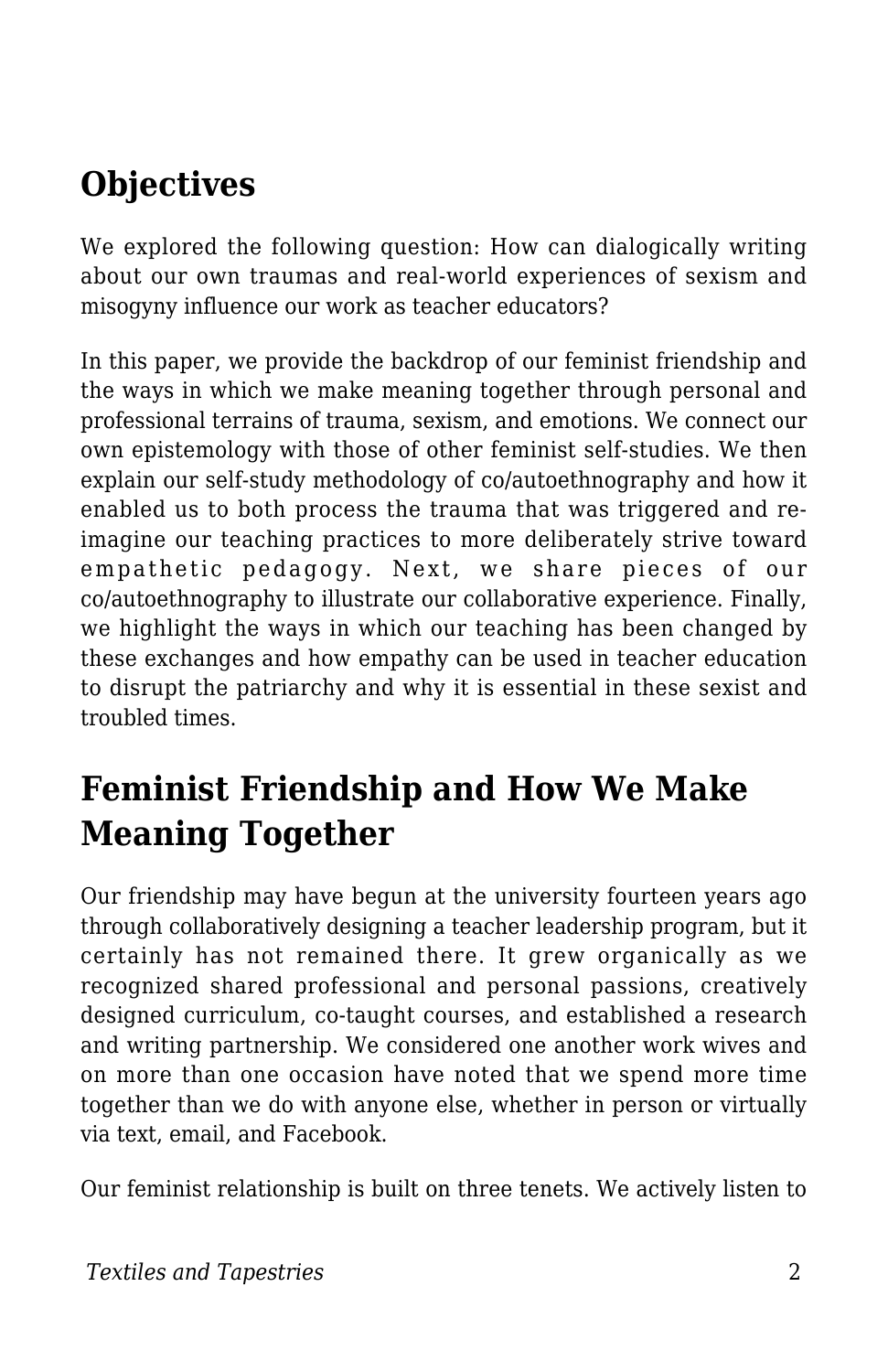one another and acknowledge the other's experience, often by saying "I hear you." We do not judge or critique one another. We confirm that the other person is not alone in how she is feeling. We are well aware of how academia rarely allows for "I hear you"—academics typically live in isolation, whether because of structural hierarchies or evaluative procedures like tenure and promotion which usually focus on individual accomplishment. There is no way to share emotions or be vulnerable. We are pushed to produce, produce, and produce.

Second, tending to our personal friendship within the context of our everyday lives always comes before our academic responsibilities. We are curious about who the other is outside of work. We find time to go to the theater, hear music, see ballet together. We recommend books and articles to one another, we meet to enjoy a good meal, we take each other to our favorite clothing stores to shop. We are sisterfriends. Our personal friendship fuels our professional partnership. There would be no research and writing without it.

Third, our friendship is grounded in the ethic of care and self-care, for us, is not "self- indulgence" but "self-preservation" or as Lorde (1988) wrote, "an act of political warfare" (p. 130). We consider self-care both nurturing our well-being, and mental, physical, and emotional health but also how we care for each other, our colleagues, and our students. We strive to reduce anxiety and stress and live in balance. We know that being grounded and centered allows us to be emotionally and intellectually supportive of our students. We also take seriously our responsibility as feminist role models to have compassion for the self and prioritize boundaries. Insisting on selfcare for ourselves and others disrupts the academic structures which constantly promote production over thoughtfulness (Mounts et al, 2015). As Lorde (1984) wrote, "For within living structures defined by profit, by linear power, by institutional dehumanization, our feelings were not meant to survive Those dreams are made realizable through our poems that give us strength and courage to see, to feel, to speak, and to dare" (p. 39).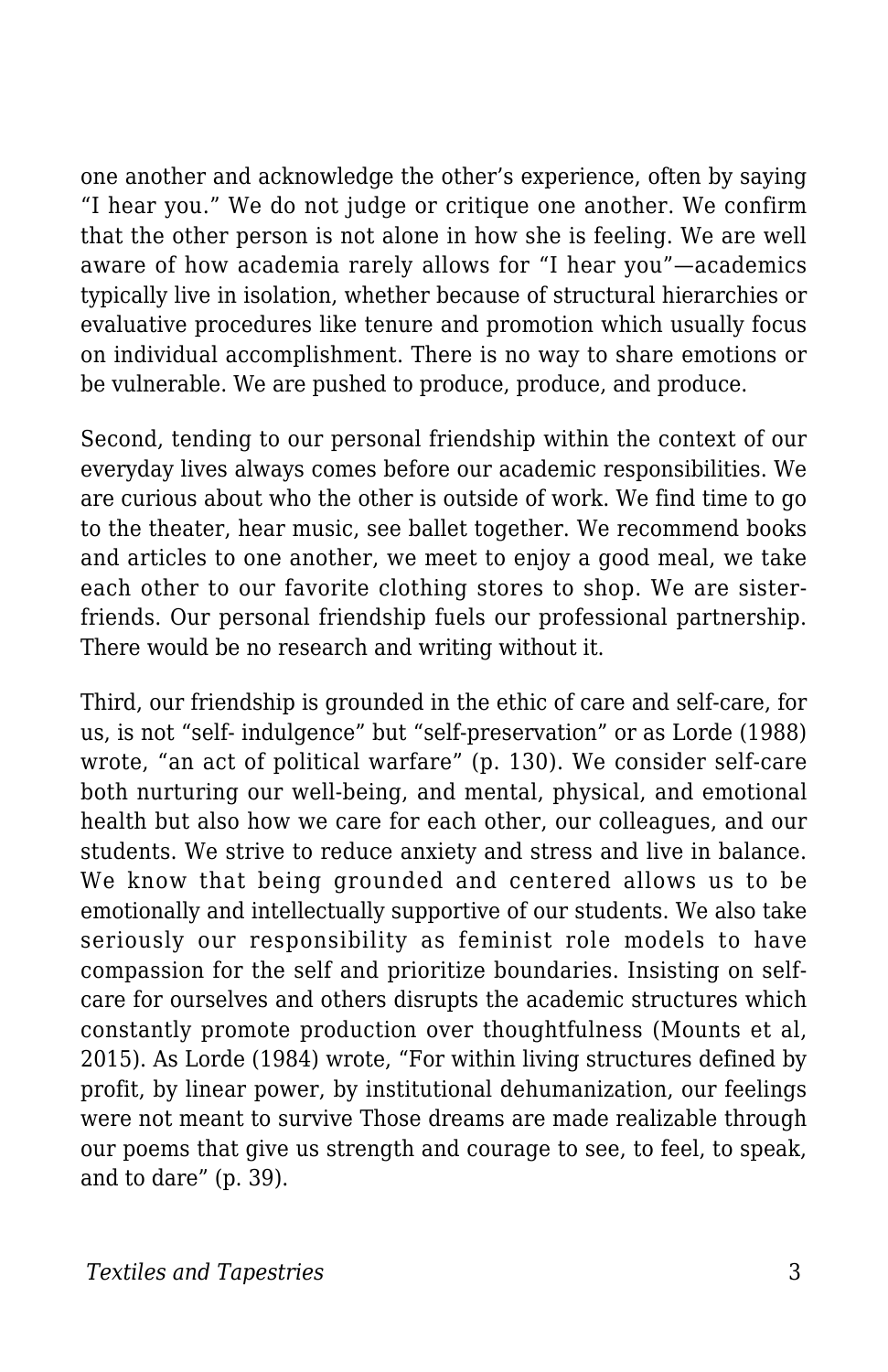Our feminist friendship has helped us to construct ways of knowing and making meaning that blur the personal and professional and arm us to tackle life at the university. We make meaning in relationships, through caring, connection, cooperation, and collaboration (Belenky et al., 1986; Maher & Tetreault, 1994). We often joke that we have "one brain," implying that together we are smarter and more willing to invent and take risks. We are aware that to really allow for multiple truths our meaning-making can be messy, uncertain, "contradictory, partial, and irreducible" (Ellsworth, 1994, p. 320). Our insistence on this feminist paradigm better equips us to resist the patriarchal academy which continually positions us as gendered subjects in a hierarchy (Gore, 1993). Much like our foremothers in self-study (Arizona Group, 1996, 2000; Manke, 2000; Perselli, 1998, 2004; Skerrett, 2007), we recognized the need to explore issues of gender, privilege, and power. We hoped that writing vulnerably would help to disrupt sexist and misogynistic norms, and replace them with new opportunities for ourselves as well as our students.

### **Method**

We used co/autoethnography as a self-study feminist research methodology that took autoethnography, "a form of selfrepresentation that complicates cultural norms by seeing autobiography as implicated in larger cultural processes" (Taylor & Coia, 2006, p. 278) and moved it beyond the singular to the plural. Our methodology relied on our constructing knowledge together through allowing our stories to be dialogically interwoven. We investigated our own storied selves within the social context of our relationship as well as the larger society through the Kavanaugh hearings. Our approach was critical yet we did not critique one another's experiences. Rather it was in the listening and hearing of the other's story, not the acting or telling, where we found meaning and connection. As we interacted through our personal communications, reading our past descriptive stories, and considering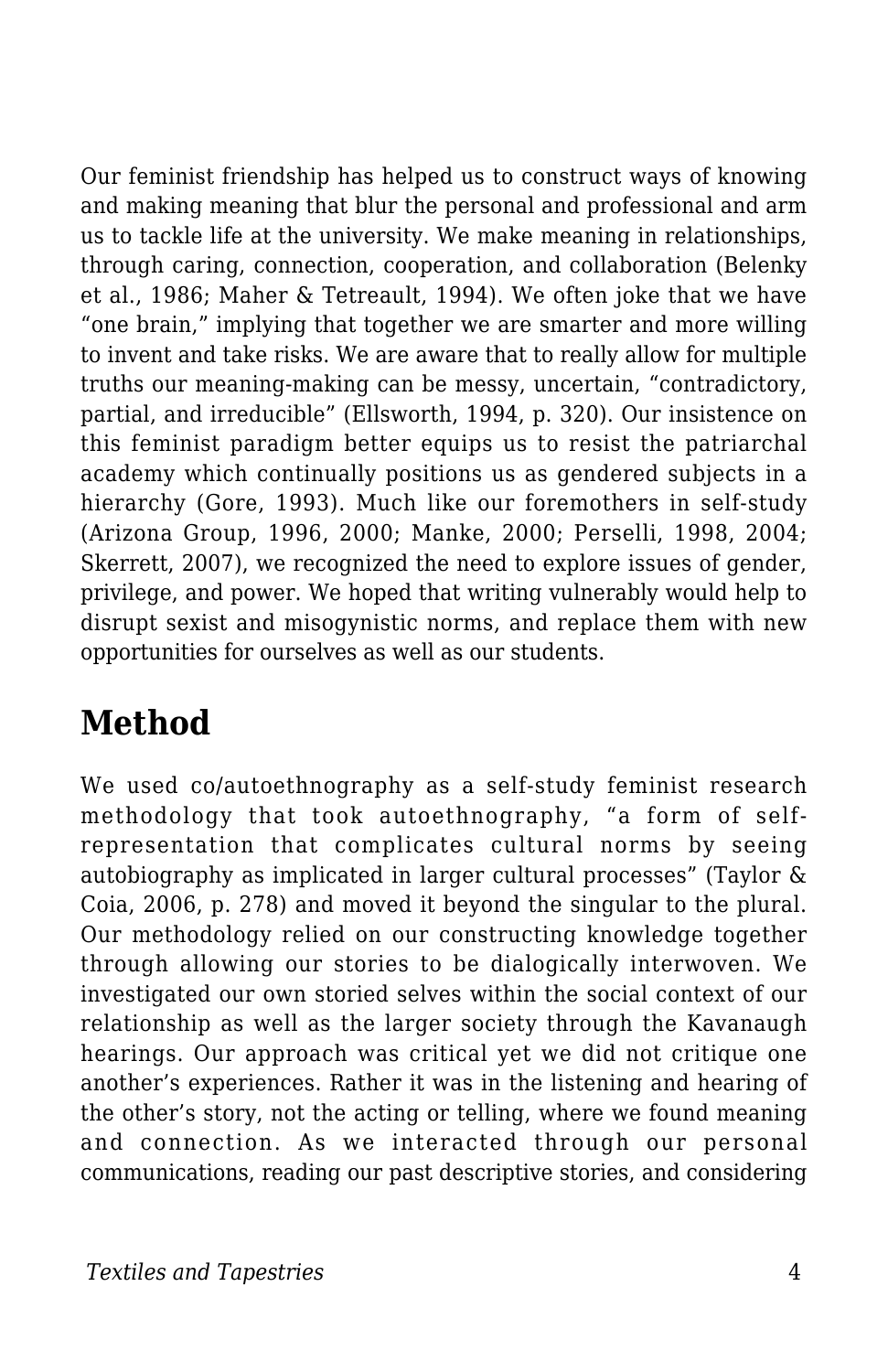our present reflections, we looked for insights and attempted to make sense of what we read and heard. Sometimes the meaning of our stories changed as we mirrored what was there and dialogued.

Specifically, our data were generated organically and entailed texts, emails, and Facebook posts and messages. Using "nomadic jamming" (Coia & Taylor, 2014) as our collaborative writing process, we juxtaposed reported chronological details of the Kavanaugh hearing in fall 2018, alongside our own narratives and dialogic exchanges. Ours was a messy process and involved several iterations. Eventually, we crafted a co/autoethnography that broke from traditional academic writing and instead shared our deep emotions and detailed descriptions of personal anecdotes. The style of our piece resembled an article by Middleton (1995), where she combined academic writing with retellings of everyday experiences to show how "lived reality" led to the construction of feminist theory. We tried to do the same, chronologically retelling the Kavanaugh hearings, and interspersing excerpts from our shared sense-making.

Our self-study methodology of co/autoethnography demonstrated trustworthiness using the criteria Richardson (2000) provided for writing as a means of inquiry. These included contributing to the field of teacher education substantially, engaging and connecting with the reader, having esthetic merit, resonating for others, exemplifying reflexivity in both the process and the product, and encouraging other ideas. We selected these criteria because it allowed us to acknowledge the fluid and dynamic nature of our feminist identities.

### **Snapshots of Our Co/Autoethnography**

#### *One*

From September 4-7, 2018, The Senate Judiciary Committee questioned Judge Kavanaugh and heard witness testimonies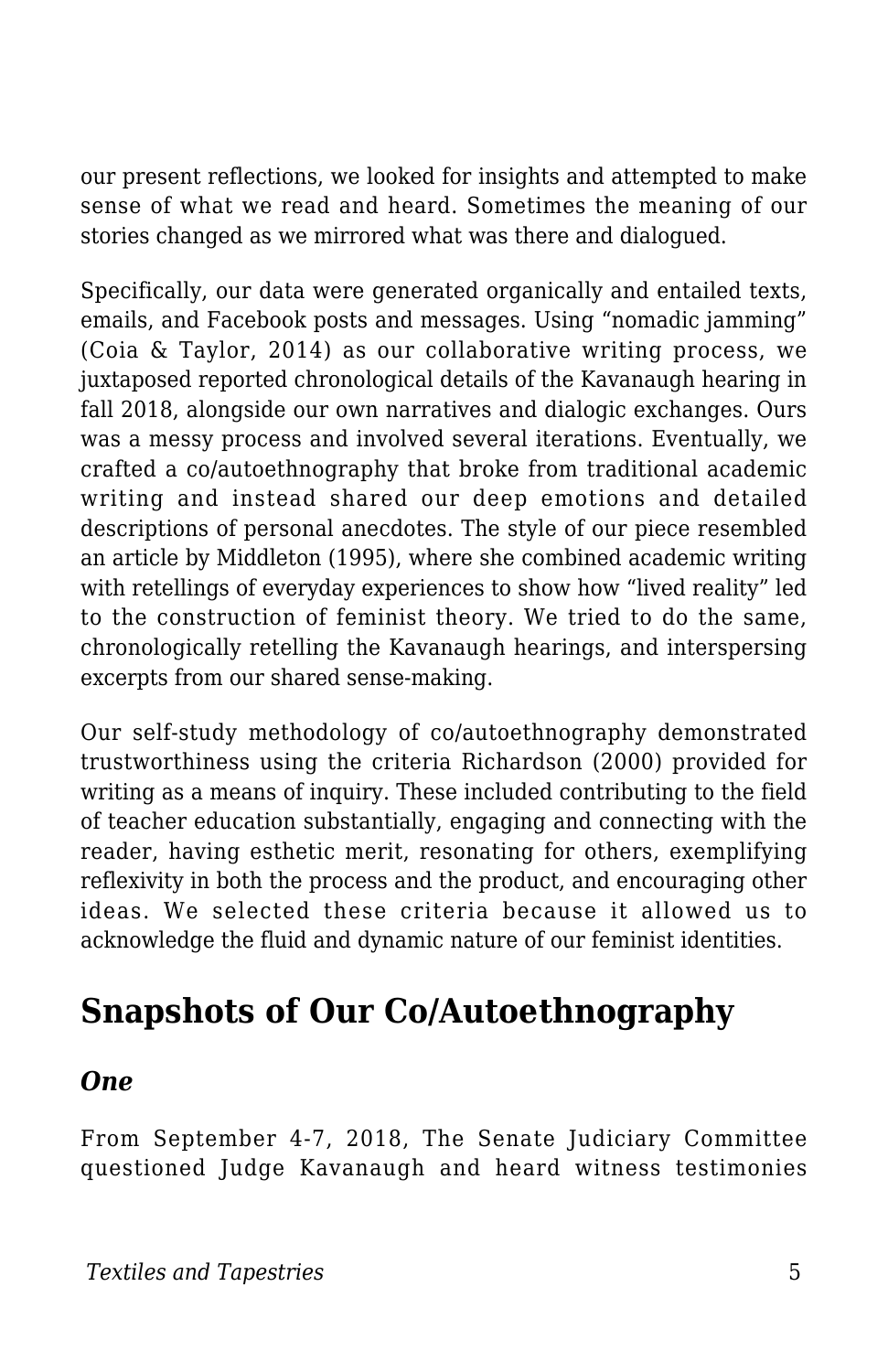concerning his nomination to the Supreme Court. A few days later, as the committee was getting closer to a vote on sending the nomination to the full Senate for approval, Dr. Christine Blasey Ford, a professor at Palo Alto University, came forward and courageously brought to light that Judge Kavanaugh had sexually assaulted her 36 years prior, while they were both in high school in 1982. She felt her "civic responsibility" began "outweighing [her] anguish and terror about retaliation."

Blasey-Ford shared that during a house party in the summer of 1982, when she was 15 and Kavanaugh was 17, Kavanaugh and one of his friends, Mark Judge, pushed her into a bedroom, pinned her down, groped her, and tried to take off her clothes while drunk. She said that when she attempted to scream, Kavanaugh put his hand over her mouth. She remembered that she thought he might kill her and stated, "he was trying to attack me and remove my clothing." Kavanaugh's friend then jumped on top of them and knocked them to the ground, enabling Ford to escape. Ford had not told anyone about the incident until 2012, when she was working with a couple's therapist with her husband. Kavanaugh's immediate response was: "I categorically and unequivocally deny this allegation. I did not do this back in high school or at any time." The Senate Judiciary Committee postponed its vote and invited both Kavanaugh and Blasey Ford to appear at the public hearing ([https://edtechbooks.org/-oyQJ\)](https://www.washingtonpost.com/investigations/california-professor-writer-of-confidential-%20brett-kavanaugh-letter-speaks-out-about-her-allegation-of-sexual-assault/2018/09/16/46982194-%20b846-11e8-94eb-3bd52dfe917b_story.html?utm_term=.bfa992a09f67).

Monica: This could have been my high school experience. I went to a private school in Texas that was a lot like Georgetown Prep. There were lots of parties like the one Blasey- Ford described, drunken nights at someone's home with the parents away. High school and college were all about entering the danger zone with men, in their rooms, in my room, in the park, walking on the street, getting into my car at night and never knowing if I would actually have control. But men rarely feel this way–they have no idea what it feels like to always be on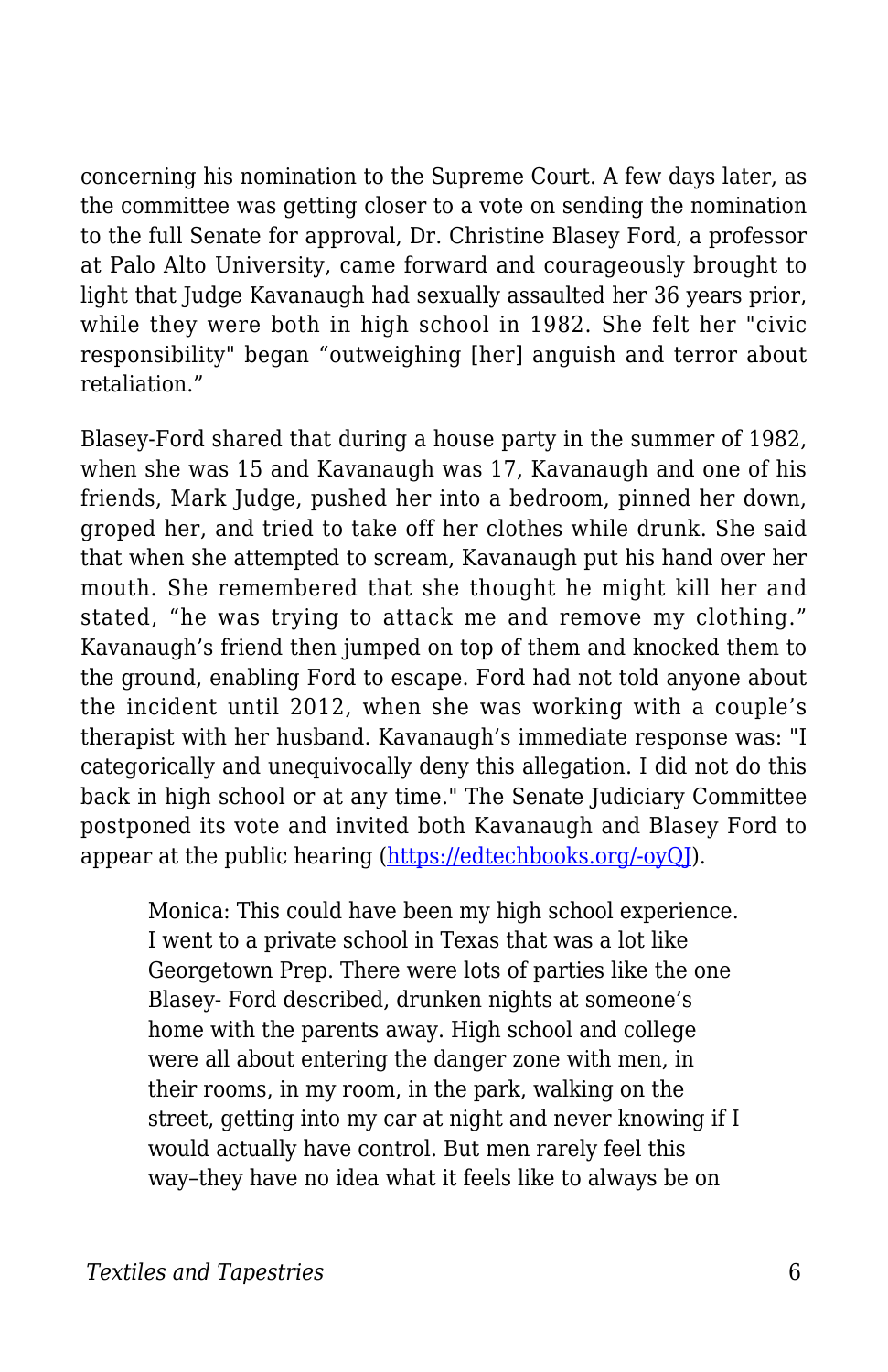the lookout for danger. We feel unsafe all of the time.

Emily: It's intense to think how little oversight there was overall and how many of my friends are nodding their heads right now. We all have a story and we all remember the anxiety so well of having to always be on your guard. Even now I feel it—that I have to make sure I'm always alert and aware. Does it ever go away? It's bringing up so much for me about issues of safety and vulnerability—thinking back to my own sexual abuse in high school, how totally unprotected I felt from the adults, but also how much I didn't feel I could even reach out to my peers. We had no language for talking about what happened to us.

Monica: Why do we always have to feel so incredibly vulnerable? I always tell my students how uncomfortable I feel after my summer evening doctoral class. I never feel safe parking below our building and walking to my car. It is dark back there and I feel nervous about being attacked. Why can we never feel safe? Here I am a full professor, who has worked hard to be in this position, and yet I am physically unsafe on my own campus at night. Why is that permissible? And when I have said that to male colleagues, they offer to walk me to my car any time—but why do I have to rely on men for my own safety?

Emily: Yes and, of course, it's the men who make us unsafe. I was one of the "lucky" ones––in that I got to see my abuser go to jail eventually—even if it wasn't for what he did to me. I think about the level of validation I have gotten from that and how very few women get it.

Monica: For me this fear is deeply lodged in my body and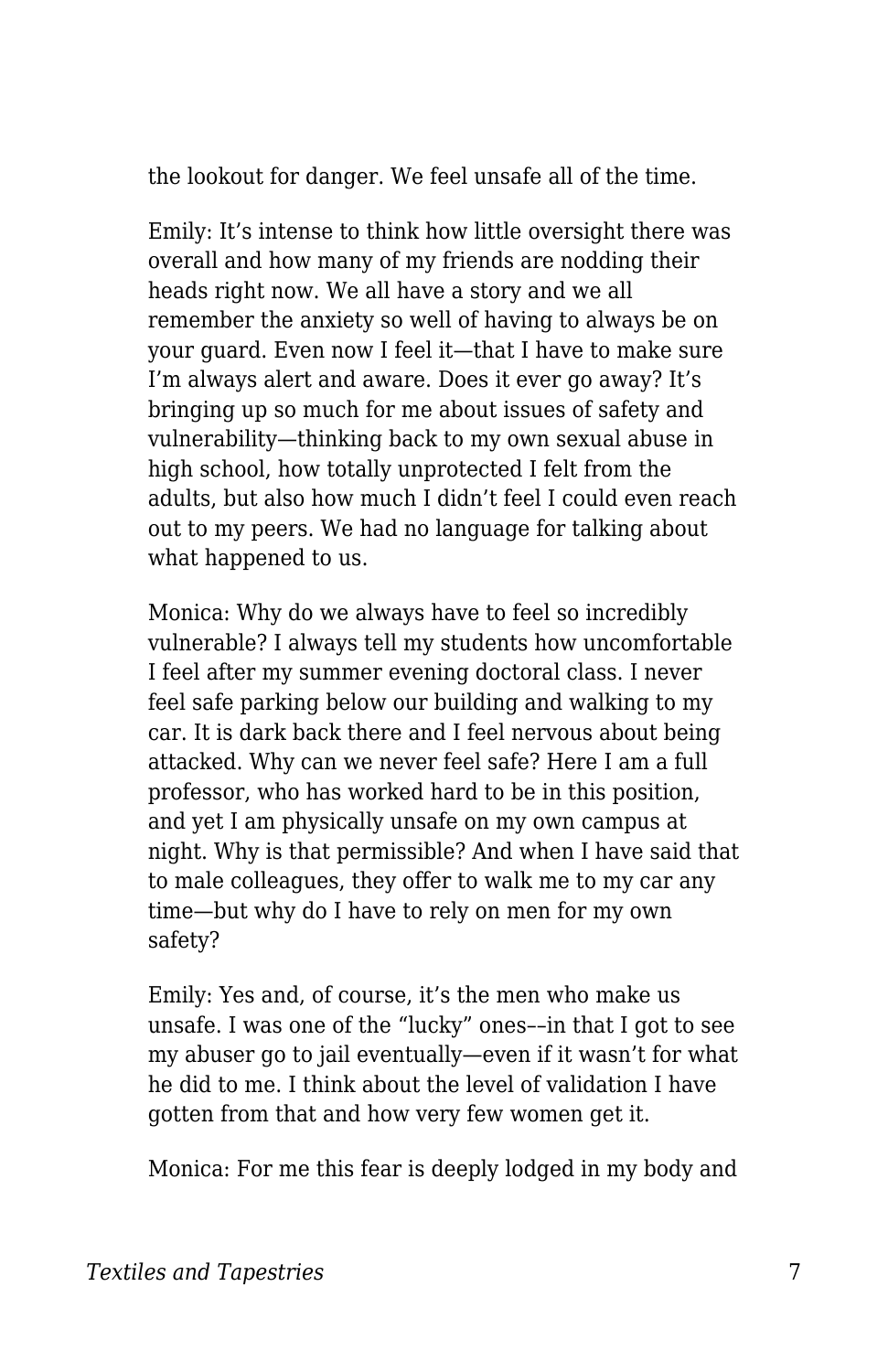I have been carrying it around feeling like at any moment I could be unsafe or unprotected. From the time I was little until about 6, I watched my father rage at my mother. And there were so many injuries that she felt compelled to cover them up. There was her broken ankle from his kicking her that she told people was from tripping and falling. There was the perforated ear drum that she had because of a smack to the head. When my brother was only two years old, my father got tired of his crying and slammed him against the wall and broke his shoulder. We told people that he fell off the bed and even my brother thinks that is what happened to him. On their honeymoon, he was high on valium and driving and they had a horrible car accident. My mother's leg was broken and even more scary was that she had to have a tracheotomy because she couldn't breathe. And those were only the injuries I can remember. Just writing this to you makes me feel so sick to my stomach. My heart is racing and I catch myself holding my breath. I remember being that vulnerable little girl, hiding behind the couch terrified that one day he would go too far. I became my mother's care-giver too—caring for her in the aftermath—it was almost as if a double layer of fear resides in me, for my mother and then for myself. Thankfully she mustered up the courage to leave him but she often doubted her decision and what would become of her life.

Emily: Oh honey it's just so intense and so much. I think about the level of trauma and how deeply ingrained it is. I think the violence and abuse—and watching this as a child is something that we don't talk enough about at all. (Facebook Messenger, 9/16/18)

We were struck by the degree to which everyone we know seems to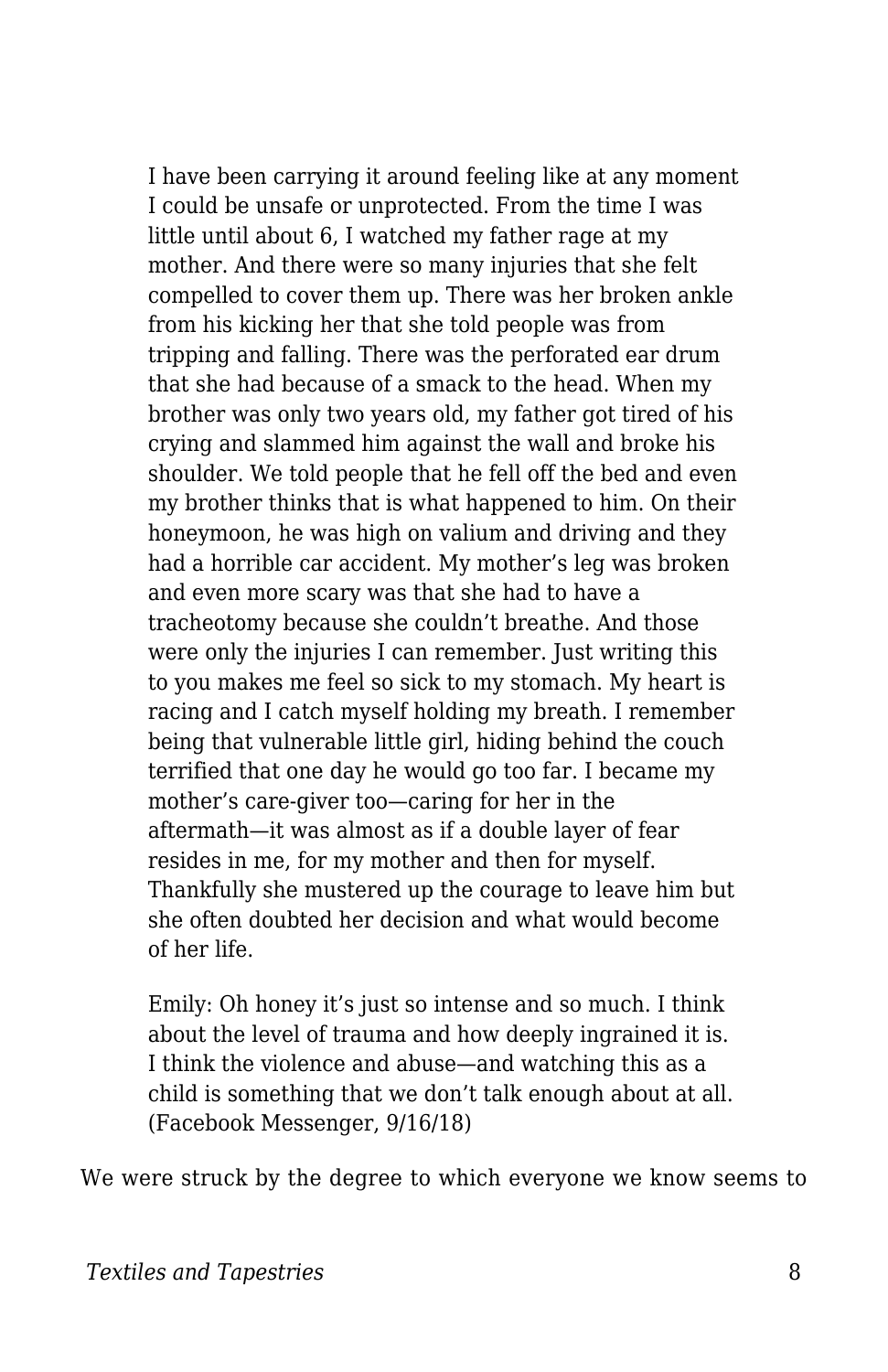have such a story.

We have been deeply aware of how institutions have perpetuated our own and others' abuse and how we are complicit in a system that protects rapists and abusers. We considered how our own work in teacher education contributes to a society that privileges certain ways of being that are disembodied and rational. We have actively sought to develop different, slower research and writing habits that disrupt these traditional academic ways of being. We also wondered about the physical and emotional toll that this continual clampdown has taken on our bodies and our minds.

The early revelations by Dr. Blasey-Ford triggered our own painful memories. Our writing served as a way to document, but also to provide empathy for one another. We thought about how to share our own experiences of violence and abuse with our students. We had discussed how our student teachers might face their students' trauma in the classroom, but what might it look like for us as trauma survivors to help support preservice teachers in this work.

Where do our students have space to process their own traumas that could so easily be triggered in their classrooms? How do they learn to manage their emotional responses? How do we model these strategies for our students?

For example, when Emily went to observe two talented male physical education teachers and noticed that they called only on the boys in the class, her reaction was strong and angry— almost visceral. Worried that she might be overly sensitive to their actions, she texted with Monica to think through how to raise the issues and process the emotions that emerged. Being heard empathetically and making connections to how Kavanaugh was raising issues about how women are treated in society, she was able to find a less charged angle when she debriefed with them. She relied on the observational data she gathered rather than the feelings that were evoked. The narratives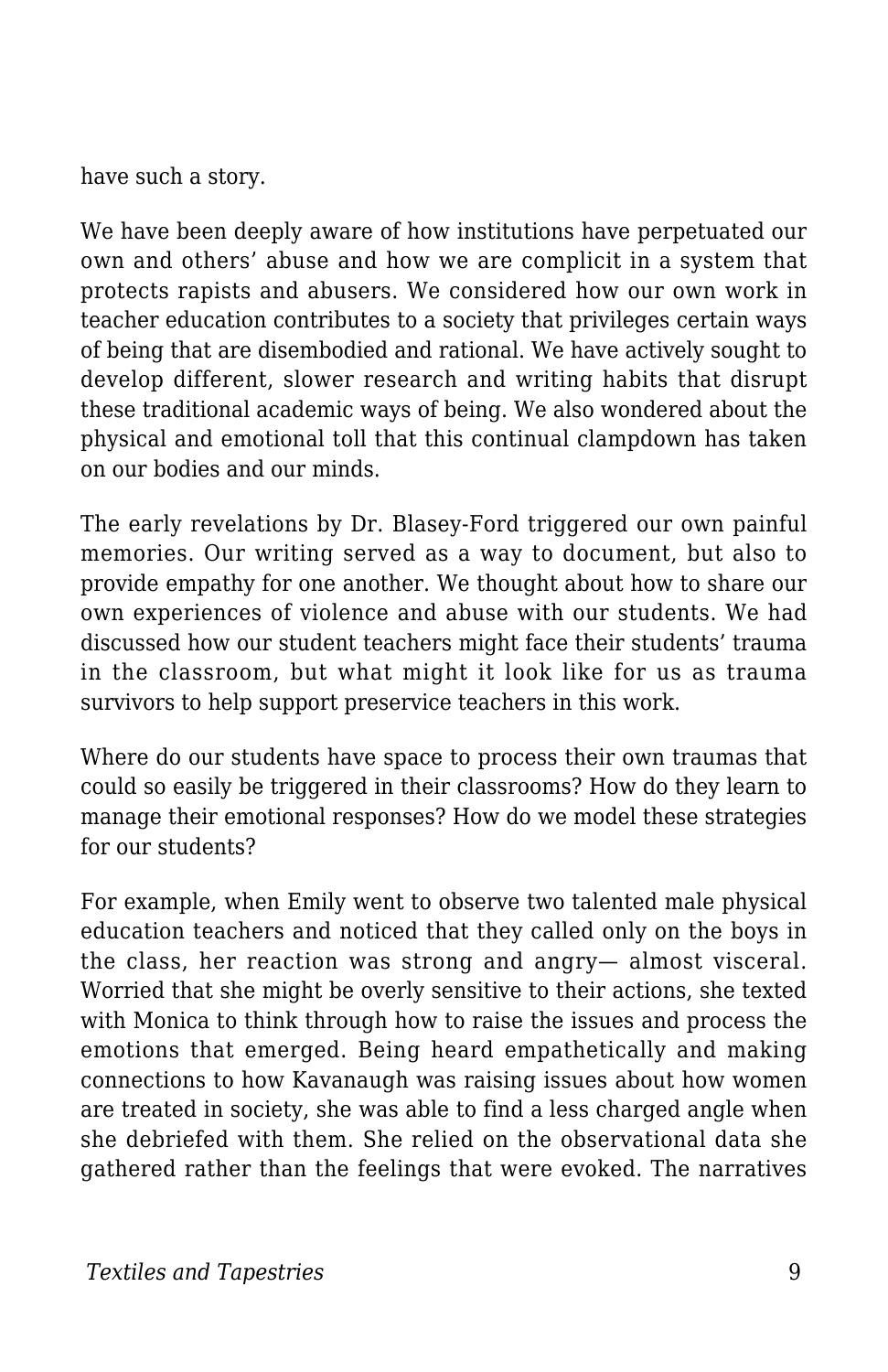around the hearings pushed us to think about how the patriarchy continually dictates how women and especially young women are encountered in public spaces like schools. Examining our personal responses and dialoguing privately increased our confidence in calling out these societal practices with our students.

#### *Two*

In the interim before the hearing, two other women, Deborah Ramirez and Julie Swetnick, accused Kavanaugh of separate past instances of sexual assault. Kavanaugh's response was: "This alleged event from 35 years ago did not happen. The people who knew me then know that this did not happen, and have said so. This is a smear, plain and simple" [\(](https://www.whitehouse.gov/briefings-statements/need-know-allegations-made-new-yorker-article-judge-brett-kavanaugh/))[https://edtechbooks.org/-tjVd](https://www.whitehouse.gov/briefings-statements/need-know-allegations-made-new-yorker-%20article-judge-brett-kavanaugh/)). Later that day, Julie Swetnick released a sworn declaration that Kavanaugh targeted girls for sexual assault, spiking drinks with drugs to make girls more vulnerable to sexual assault

(https://www.cnbc.com/2018/09/26/michael-avenatti-identifieskavanaugh-accuser-as-julie-swetnick.html). Kavanaugh denied the allegations.

As more details about Kavanaugh and Blasey-Ford unfolded, Emily began to consider sharing her own story of sexual abuse more widely through her social media networks. Although she had recounted the incidents for years with close friends and spoke at *Take Back the Night* in college, she had not spoken publicly about what happened to her in a long time. She recognized that her feed included professional colleagues and former students, as well as parents of her son's friends, and even her husband's professional colleagues. She worried about the fallout for others and turned to Monica to think through the implications and possibilities.

Emily: Ok so I'm thinking about sharing publicly for the first time about my dance coach and the sexual abuse. On Facebook. I'm really scared.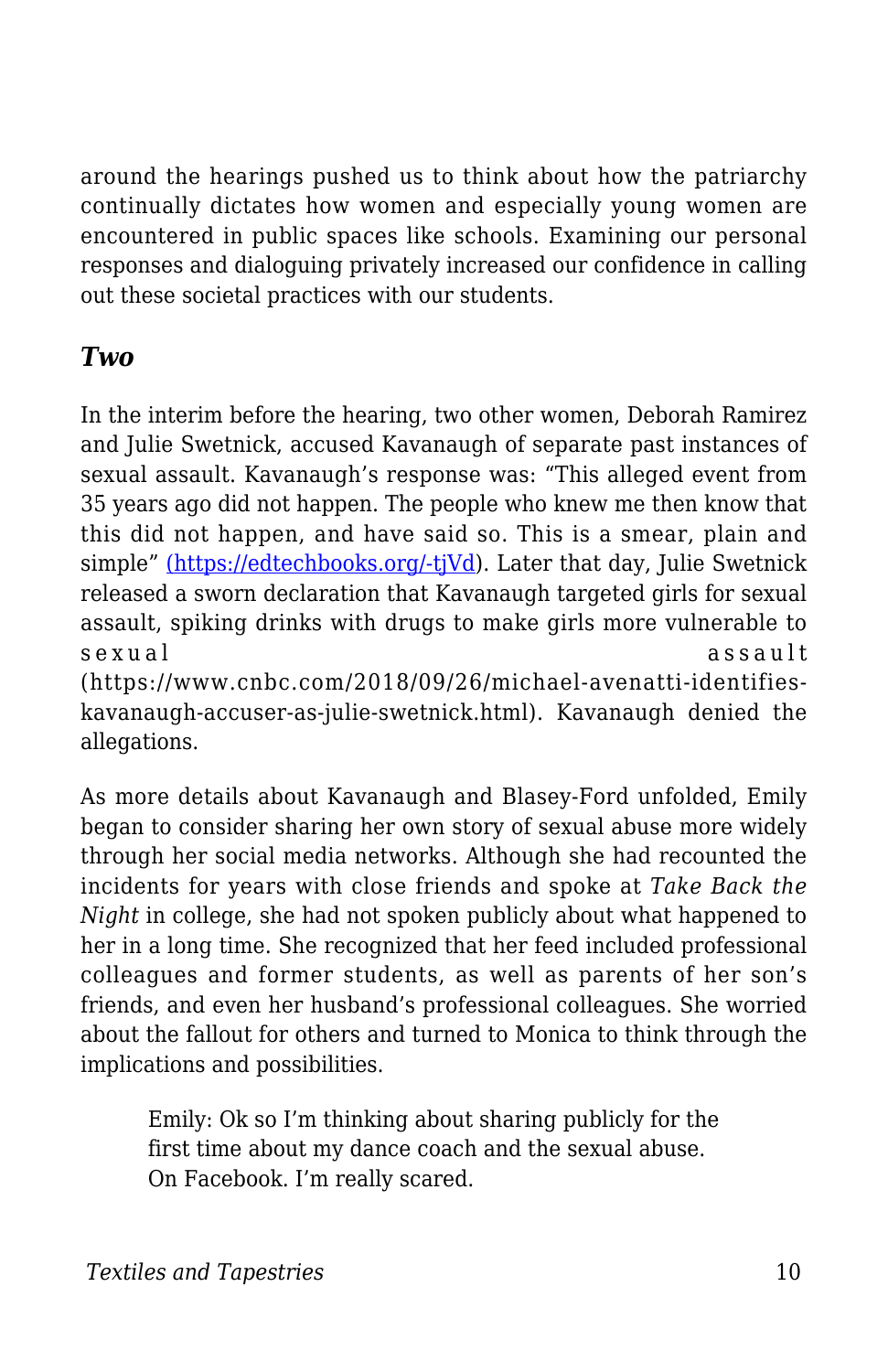Monica: I cannot even imagine how terrifying this could be for you but I also understand why you are considering doing it. Blasey-Ford is a role model to us all.

Emily: I just keep thinking that if she can do this in front of the entire world, certainly I can make a step forward as well. It feels important. Maybe because I'm an academic in as safe a position professionally and personally as I can be in. If it's terrifying to me, imagine what it is for others? I feel like people will take me seriously, that people who know me will believe me and that might open spaces to believe other women.

Monica: Yes. You have a platform, a position of authority, some sort of power from which you can speak and others or at least some people will listen.

Emily: I mean in our work we talk about social justice all the time. Isn't this part of my responsibility—giving voice, telling my story, when there are so many women who can't? Ugh. I worry about the fallout—like parents of Sam's friends who know me.

Monica: But your bravery is also important for Sam—to see what it looks like for women to speak truth to power. We talk about that all the time but you sharing your own story is really walking the talk. (Text, 9/20/18)

Emily eventually shared the following post:

I understand it is very hard to understand the experience of a teen who has been sexually abused or assaulted. I can barely understand it myself—let me say that I too was 15. It was 3 years until I told someone, 5 years before I went to the police. Even then I only did because other women I loved came to me and asked me if I too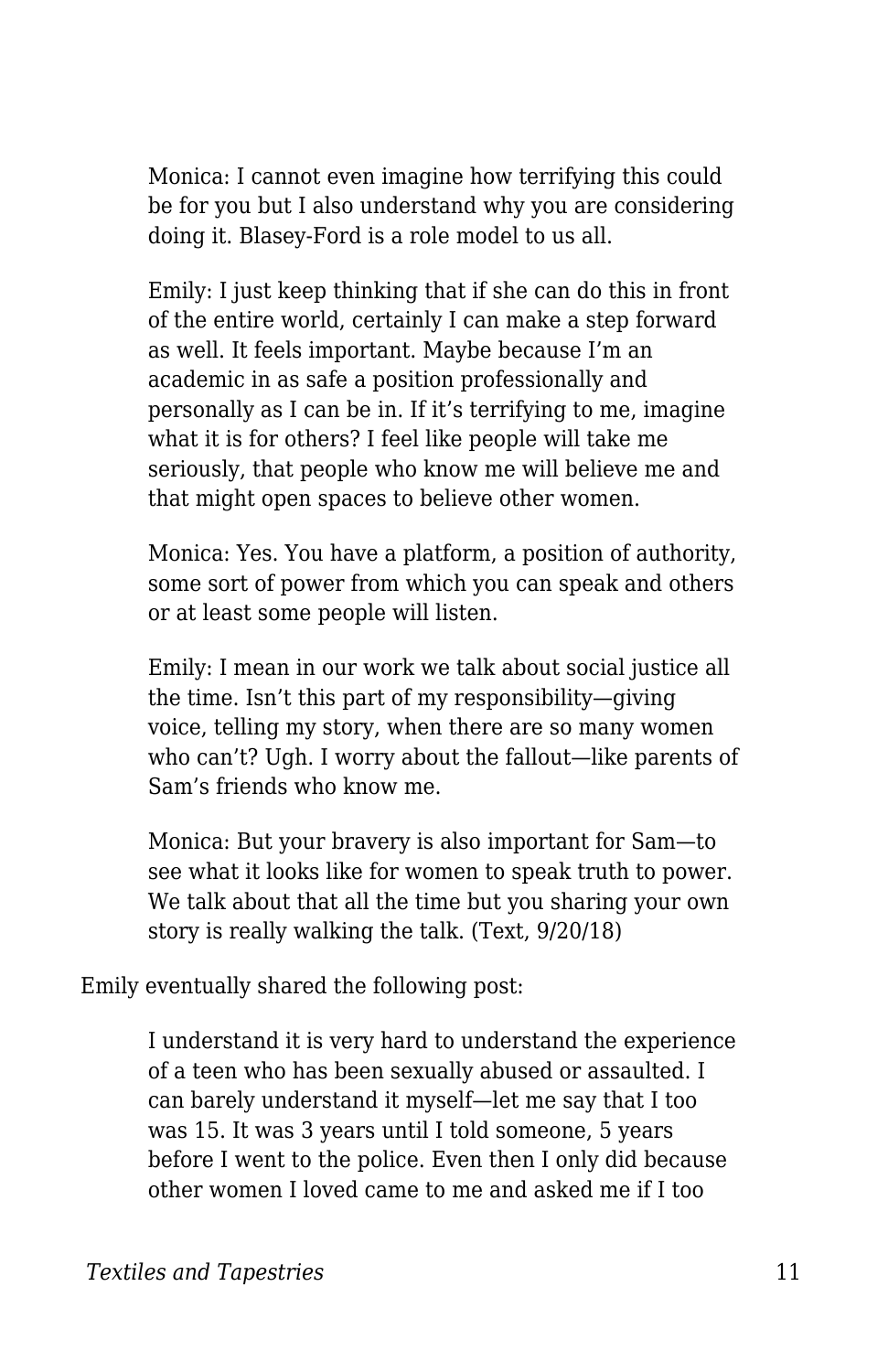had gone through what they went through—had nobody else come forward I don't think I ever would have sought legal recourse. Even then when I went to the police I would find out years later my statement never made it to the Virginia DA (although I have a copy of it). The DA would eventually decide not to prosecute because the testimony of at least five girls was not enough. Later this man would go to jail for years. I was "lucky" and it only took maybe 20 girls. . . We told adults. Nobody believed us. Or none of the right people. And let me say in the years I didn't speak of this it was a struggle to breathe, to get up every day, to keep from drowning in shame and terror. I was afraid to write about it in my journal. The fact that I have spoken of it so much is a testament to the power of the women and men who supported methemselves children. You can't imagine the psychological and emotional damage of a statement like the President's today. Edited to say: Most people wouldn't know it but I actually don't share a lot of very real stuff on fb. But I think it's time. When the most powerful person in the nation says that it "can't be that bad" if people don't come forward then it is incumbent upon us all to push back against this insanely inaccurate and harmful narrative. [#ibelievechristine](https://www.facebook.com/hashtag/dearchristine?source=feed_text&epa=HASHTAG) [#dearchristine](https://www.facebook.com/hashtag/whyididntreport?source=feed_text&epa=HASHTAG) #whyididntreport (Facebook, 9/21/18)

After years of private grappling with a history of violence and abuse, we wanted to move beyond the private to a more public space of sharing and reflection. Having the support of one another helped us to find the courage to speak out, giving voice to our experiences, a kind of initial step in activism work. Going public alongside one another began to influence how and what we shared with our students.

As we reflected on instances of childhood shame, we examined how we experience shame and even shame ourselves in academic work.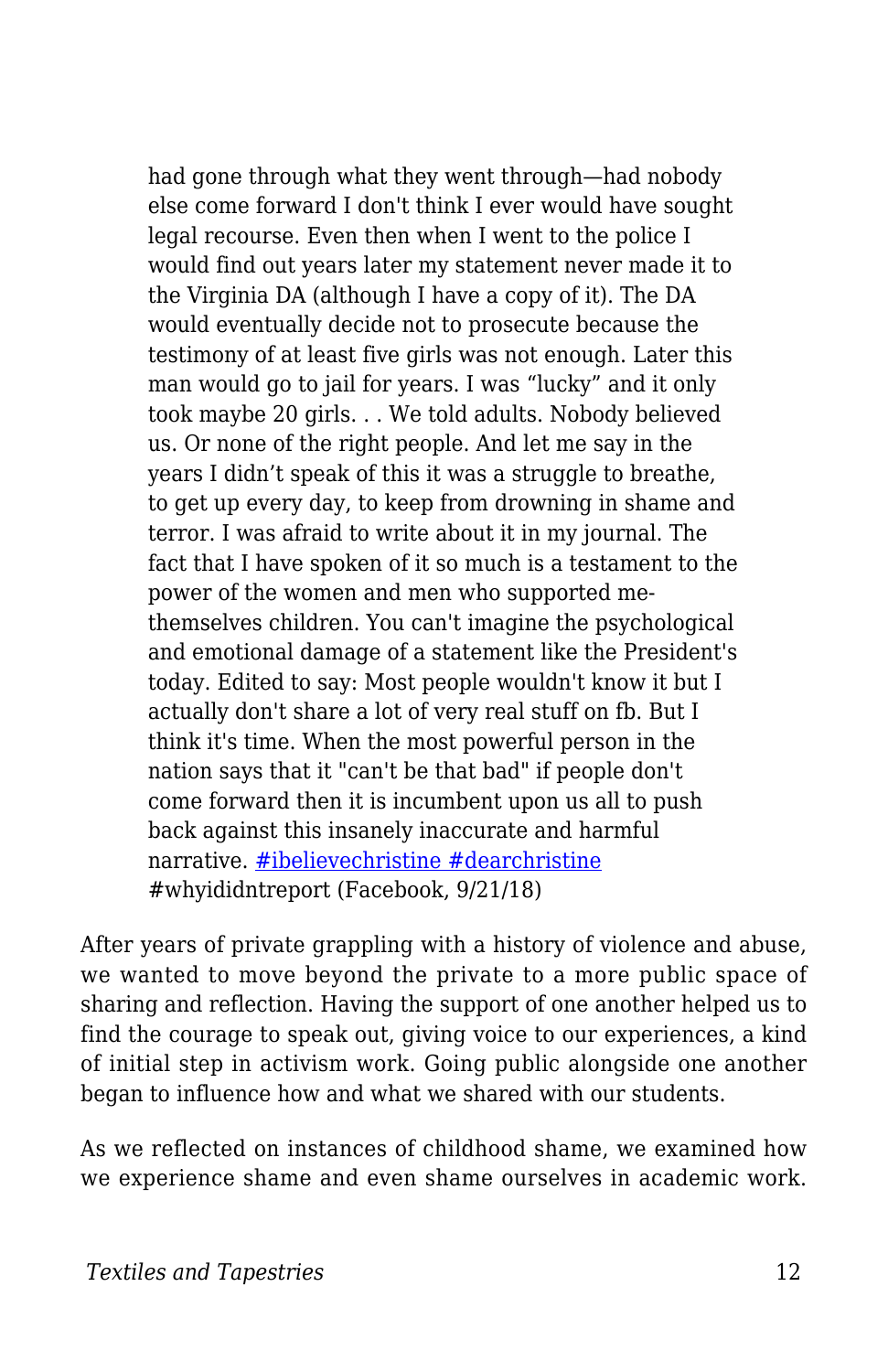Our friendship, developed as a means to counter traditional academic isolation, has allowed us to navigate this feeling through empathy, "the antidote to shame" (Brown, 2012, p. 74). These insights have encouraged us to design empathetic teaching practices, focused on the body and our emotions as a way of knowing. For example, one semester, Monica observed that some of her male student teachers were overwhelmed with sadness, anger, and frustration and worried about how to manage their emotions. To address this, she designed a modified Theatre of the Oppressed paired activity where one person as a pilot described how they felt in their bodies during a critical classroom incident and the other person as actor mirrored those feelings. Seeing a mirror of their feelings offered some new insights and also helped them to think through how to use those feelings. So rather than feel guilty about their anger, for instance, they began to think about anger as a tool for defending what is moral and just. Allowing for emotions in the classroom invited a new way of knowing. In their culminating reflections, one student said that he felt like he had "gotten more in touch with feelings" while another student said that "it's important not to repress your feelings." They also commented about how the activity made them think of their own students' emotional experiences. Both honoring our bodies and using feelings as a way to make meaning has helped us to strengthen our voices as well as those of our students.

We continue to think about how crafting this co/autoethnography influenced our work as teacher educators. We realize how valuable it has been for us to have this personal empathetic space to reveal our authentic selves, be vulnerable, and theorize about the work we are doing in a feminist way––emerging from the lived experience. We have grown in our conviction that our best work is that which speaks to the deeply held beliefs and passions that inspire and move us. We have begun thinking about how to hold space for our preservice teachers, where they can explore their own traumas and sit with the emotions raised. What began as dialogue, emerging from friendship, has become a means to break the boundaries of traditional academic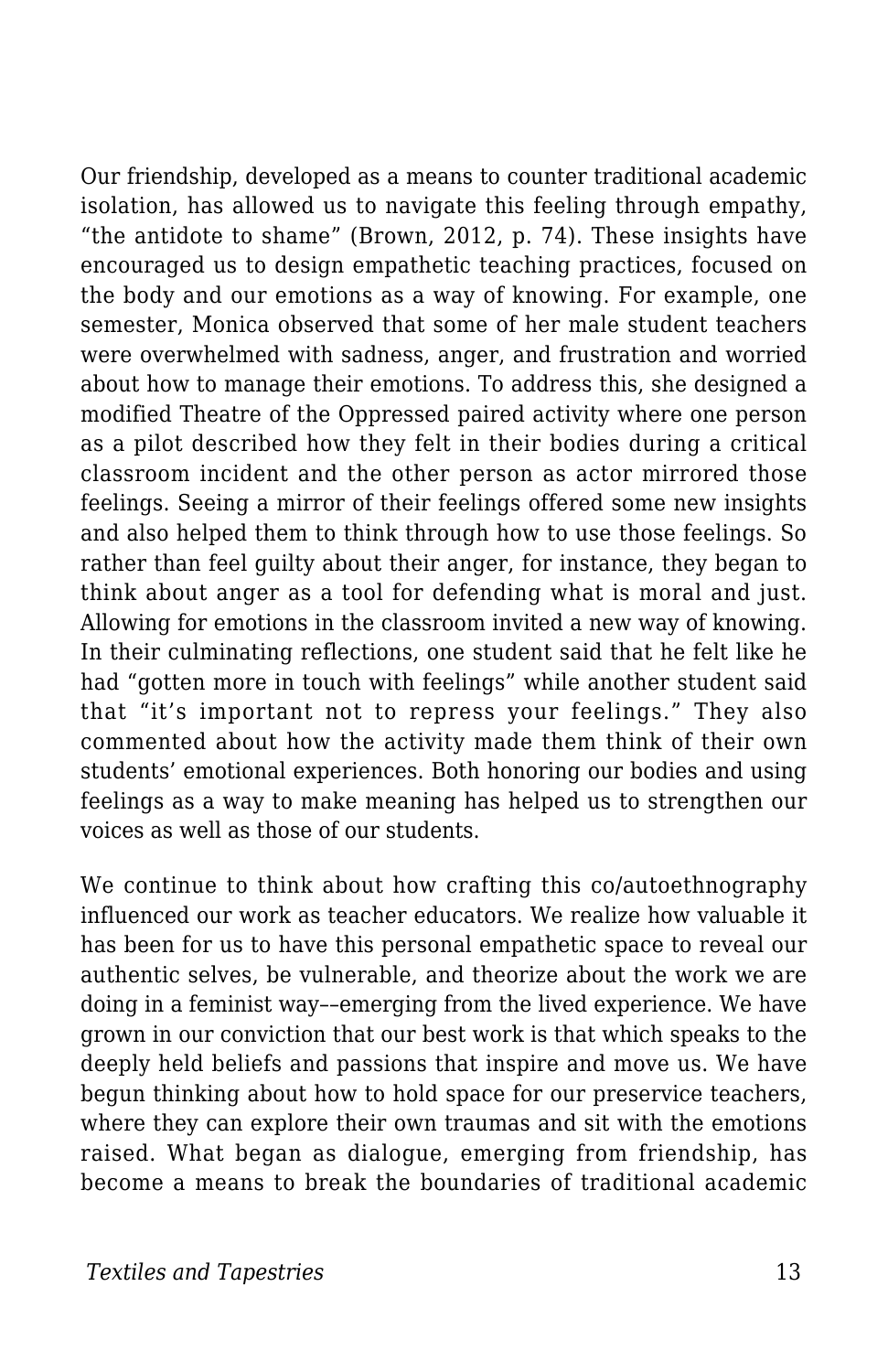work, the roots of new ways of being in our careers and selves. We are "living a feminist life" (Ahmed, 2017) and teaching as feminists with love and empathy.

### **References**

Ahmed, S. (2017). *Living a feminist life.* Duke University Press.

Arizona Group. (2000). Myths and legends of teacher education reform in the 1990s: A collaborative self-study of four programs. In J. J. Loughran & T. L. Russell (Eds.), *Exploring myths and legends of teacher education. Proceedings of the 3rd International Conference on Self-Study of Teacher Education Practices* (pp. 20–24). Queen's University.

Belenky, M. F., Clinchy, B. M., Goldberger, N. R., & Tarule, J. (1986). *Women's ways of knowing*: The development of self, voice, and mind. Basic Books.

Brown, B. (2012). *Daring greatly: How the courage to be vulnerable transforms the way we live, love, parent and lead.* Avery.

Coia, L. & Taylor, M. (2014). A co/autoethnography of feminist teaching: Nomadic jamming into the unpredictable. In M. Taylor & L. Coia (Eds.), *Gender, feminism, and queer theory in self-study of teacher education practices* (pp. 157-170). Sense Publisher.

Ellsworth, E. (1994). Why doesn't this feel empowering? Working through the repressive myths of critical pedagogy. In L. Stone (Ed.), *The education feminism reader* (pp. 300–327). Routledge.

Gore, J. M. (1993). *The struggle for pedagogies: Critical and feminist discourses as regimes of truth.* Routledge.

Lorde, A. (1984) *Sister outsider.* The Crossing Press.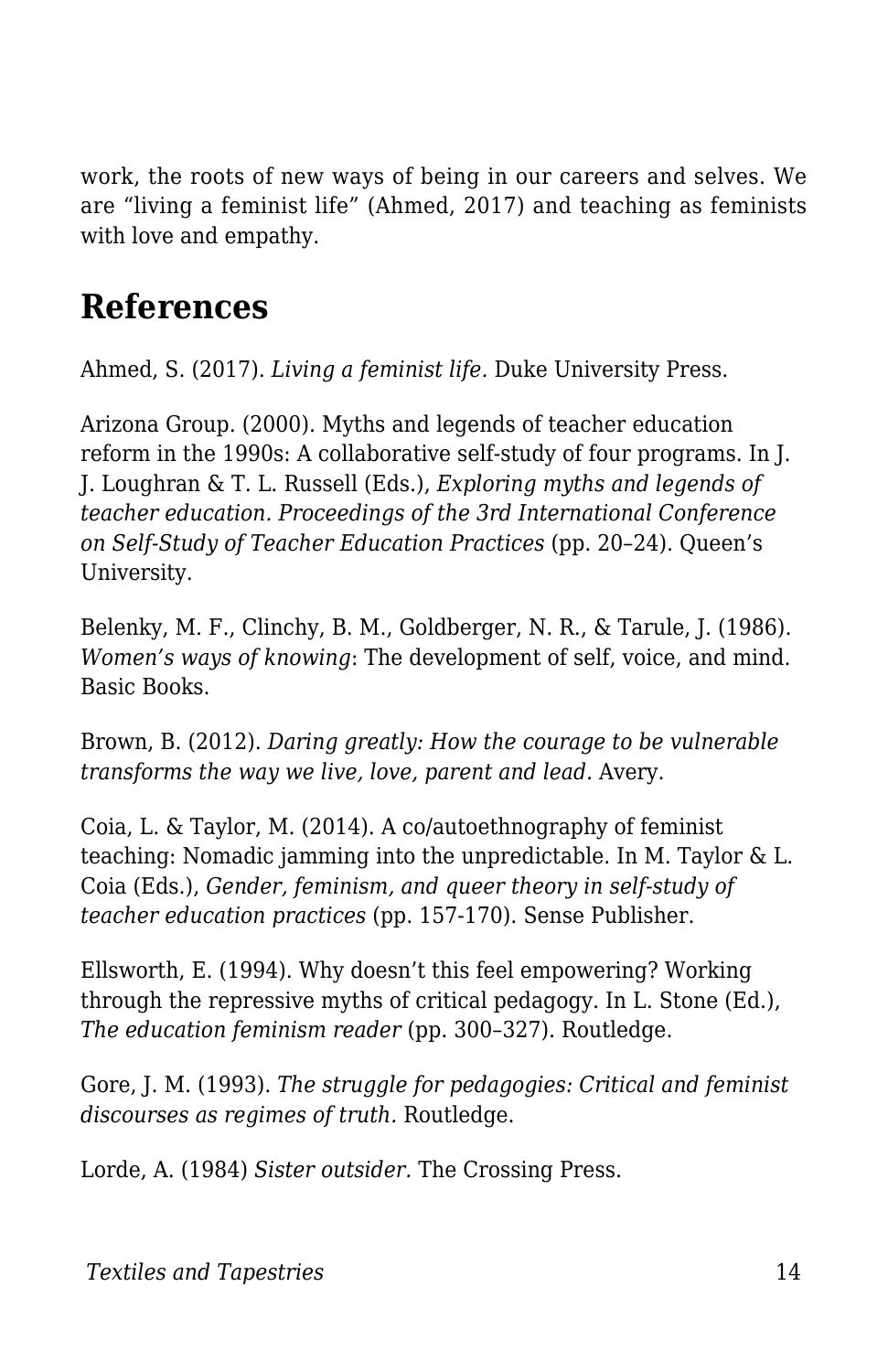Lorde, A. (1988). *A burst of light: Essays*. Sheba Feminist Publishers. Maher, F. A., & Tetreault, M. K. (1994). The feminist classroom. Rowan and Littlefield.

Maher, F. A., & Tetreault, M. K. (1994). *The feminist classroom*. Rowan and Littlefield.

Manke, M. P. (2000). Power relations and how they work: Weaving threads of meaning. In J. Loughran & T. Russell (Eds.), *Exploring myths and legends of teacher education. Proceedings of the 3rd International Conference on Self-Study of Teacher Education Practices* (pp. 69–72). Queen's University.

Middleton, S. (1995). Doing feminist education theory: A postmodernist perspective. *Gender & Education, 7*(1), 87–100.

Mountz, A., Bonds, A., Mansfield, B., Loyd, J., Hyndman, J., Walton-Roberts, M., et al. (2015). For slow scholarship: A feminist politics of resistance through collective action in the neoliberal university. *ACME: An International E-Journal for Critical Geography, 14*(4), 1235–1259.

Perselli, V. (1998). The political is personal: An action researcher investigates issues of sex and gender in a junior school. In A. L. Cole & S. Finley (Eds.), *Conversations in community*. *Proceedings of the Second International Conference of the Self-Study of Teacher Education Practices* (pp. 66–69). Queen's University.

Perselli, V. (2004). Marx and education: Exploring the teachings of Marx in the context of my role as a school experience liaison tutor in initial teacher education. In L. M. Fitzgerald, M. L. Heston, & D. L. Tidwell (Eds.), *Journeys of hope: Risking self-study in a diverse world. Proceedings of the Fifth International Conference of the Self-Study of Teacher Education Practices* (pp. 198–201). Queen's University.

Richardson, L. (2000). Writing: A method of inquiry. In N. K. Denzin &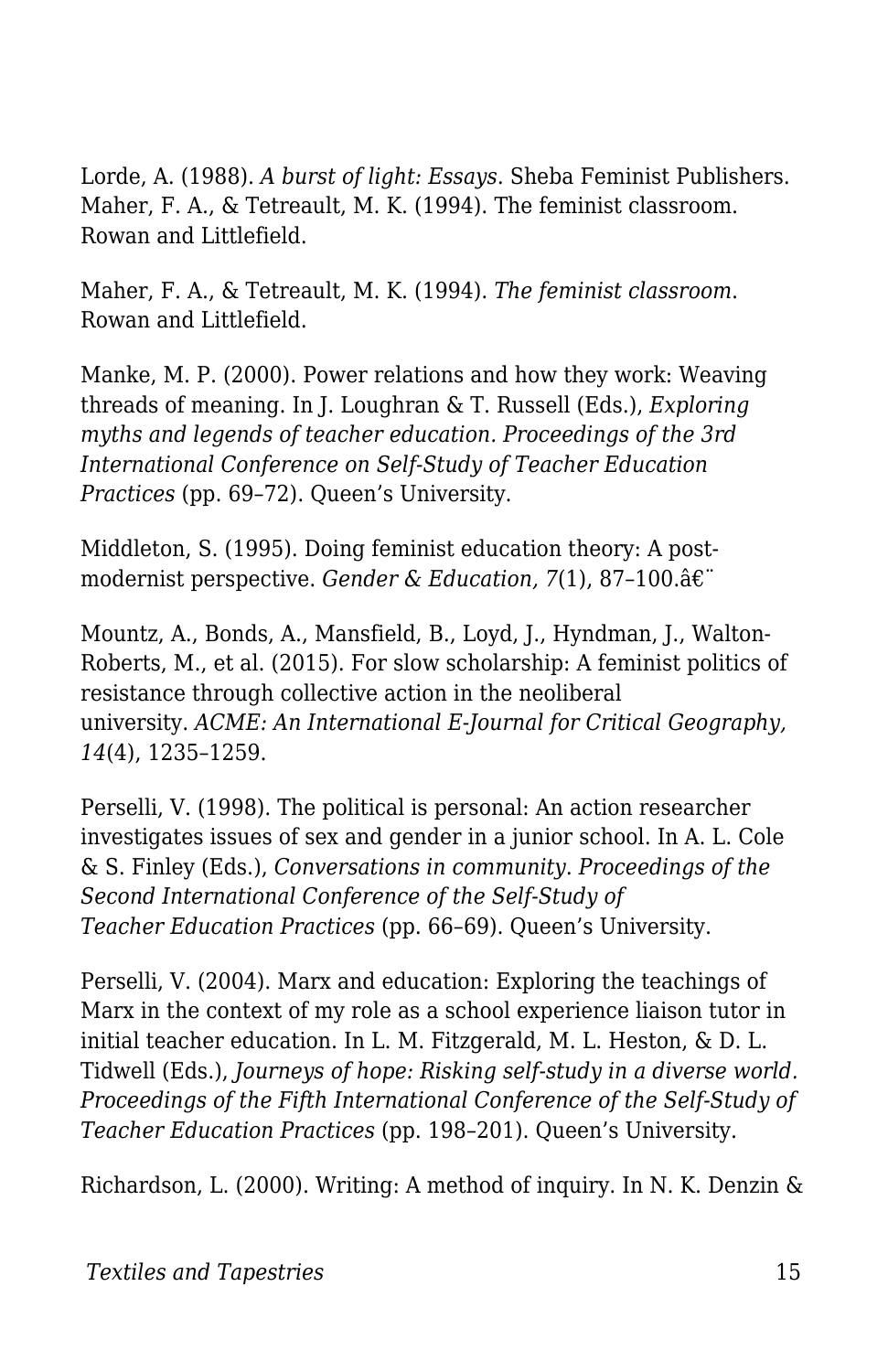Y. S. Lincoln (Eds), *Handbook of qualitative research* (pp. 923-948). Sage.

Skerrett, A. (2007). Looking inward: The impact of race, ethnicity, gender, and social class background on teaching sociocultural theory in education. *Studying Teacher Education*, *2*(2), 183–200.

Taylor, M. & Coia, L. (2006). Revisiting feminist authority through a co/autoethnographic lens. In D. Tidwell & L. Fitzgerald (Eds.), *Selfstudy research and issues of diversity* (pp. 51-70)*.* Sense Publishers.



Taylor, M. & Klein, E. J. (2020). Triggered by the Kavanaugh Hearings: Unraveling Trauma Together and Interweaving Empathy into Teacher Education through Dialogic Personal Writing. In C. Edge, A. Cameron-Standerford, & B. Bergh (Eds.), *Textiles and Tapestries*. EdTech Books. Retrieved from